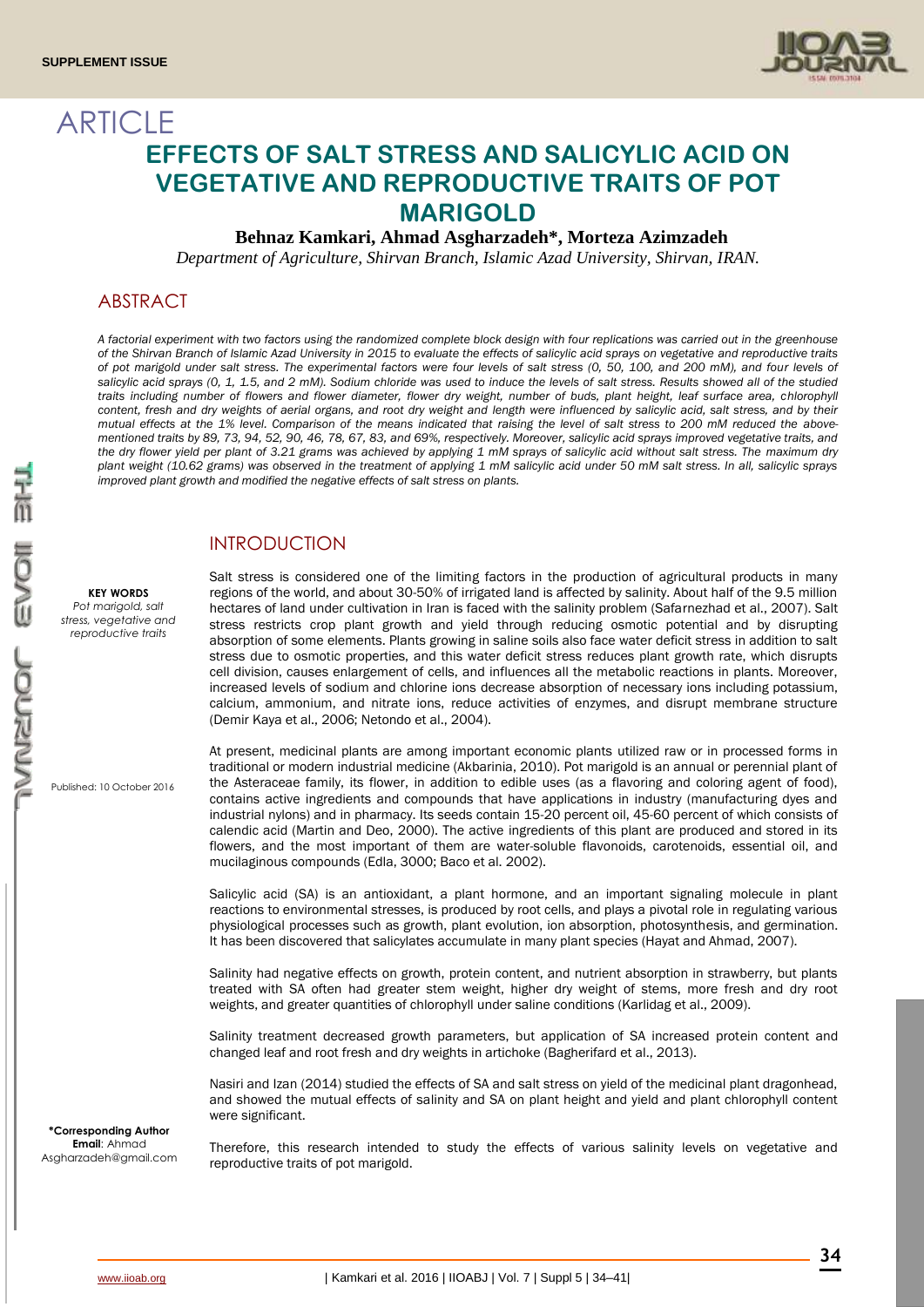

# MATERIALS & METHODS

A factorial experiment was conducted in this research with two factors using the randomized complete design with four replications in the research greenhouse of the Shirvan Branch of Islamic Azad University in 2015. The first factor was four levels of SA spray (0, 1, 1.5, and 2 mM), and the second factor four levels of NaCl salinity (0, 50, 100, and 200 mM). Pot marigold seeds were bought from the Pakan Seed Company in Isfahan.

The seeds were planted in 64 plastic pots at an identical depth with 10 seeds per pot in soil of known composition and were irrigated. The plants grew in the open air at 20±5˚C, and, when established and at four-leaf stage, were thinned to have three plants per pot. Salt stress was applied 45 days after thinning using various concentrations of NaCl solutions. Once every 10 days, normal water was used in irrigating the pots to prevent salt shock. The experiment continued for 100 days (until the end of the flowering stage). Taking samples started at 50% flowering and every 20 days (after the flowers opened) flower samples were taken. The studied traits included number of flowers, flower diameter, flower dry weight, plant height, leaf surface area, chlorophyll content, fresh- and dry-weights of aerial organs, root length, and root dry weight. MSTATC was employed to analyze the data, EXCEL to draw the diagrams, and the LSD test at 1% probability to compare the means.

## RESULTS

Results of ANOVA showed that the effects of SA concentration, of the various levels of salinity, and their mutual effects on all the measured traits were significant at the 1% probability level.

#### Number of flowers

Comparison of the means indicated the maximum number of flowers per plant (9.83) belonged to the treatment of spraying mM SA with no salt stress, and the minimum (1.08) to the treatment of 2 mM SA and 200 mM salt stress, with a difference of 80% between the two treatments. In general, number of flowers per plant declined with increases in the level of salt stress [Fig. 1].



**Fig. 1:** Comparison of the means of number of flowers per plant at various levels of SA concentrations and salt stress

………………………………………………………………………………………………………………………………………….

#### Flower diameter

The largest flower diameter (2.97 cm) was that of 1 mM SA spray with no salt stress, and the minimum (0.8 cm) that of 2 mM SA spray and 200 mM salt stress, with a difference of 73 percent between the 2 treatments. Flower diameter decreased under the influence of salt stress, and low and moderate concentrations of SA sprays were able to somewhat increase flower diameter at high levels of salt stress [Fig. 2].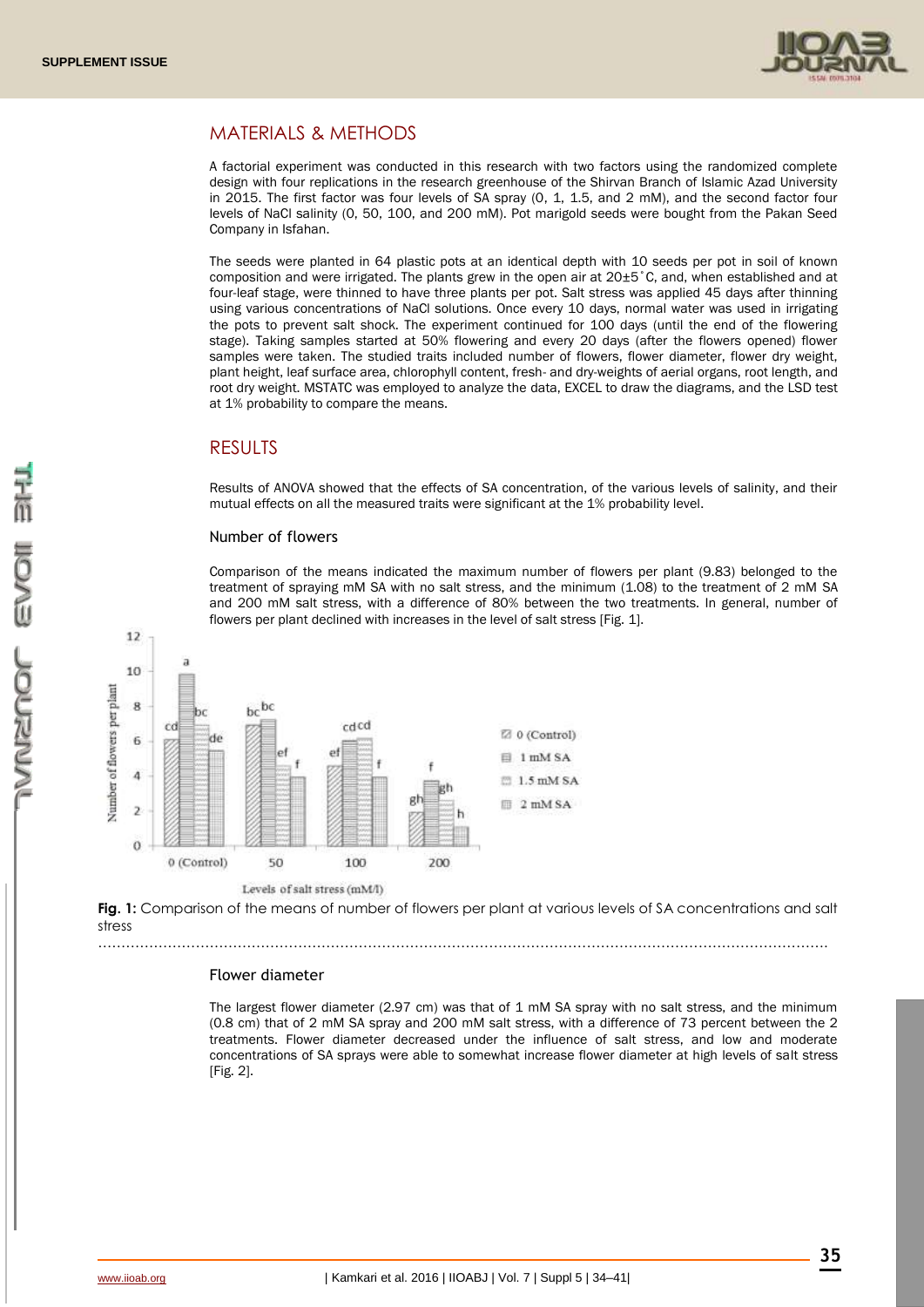







### Dry flower weight

The maximum dry flower weight (3.21 g/plant) was achieved in the treatment os spraying 1 mM SA and no salt stress, and the minimum (0.19 g/plant) in the treatment of 2 mM SA and 200 nM salt stress, with a difference of 94% between the two treatments [Fig. 3]



**Fig. 3:** Comparison of the means of dry flower weight at various levels of SA concentrations and salt stress

………………………………………………………………………………………………………………………………………….

#### Plant height

Results revealed the tallest plants (54.00 cm) were observed in the treatment of spraying 1 mM SA with no salt stress, and the shortest (25.50) in the treatment of not spraying SA acid under 200 mM salt stress conditions, with a difference of 52% between the two treatments. In general, plant height declined under the influence of salt stress. Spraying SA at low concentrations under low levels of salt stress increased plant height, and at higher levels of salt stress higher concentrations of SA increased plant height the most [Fig. 3].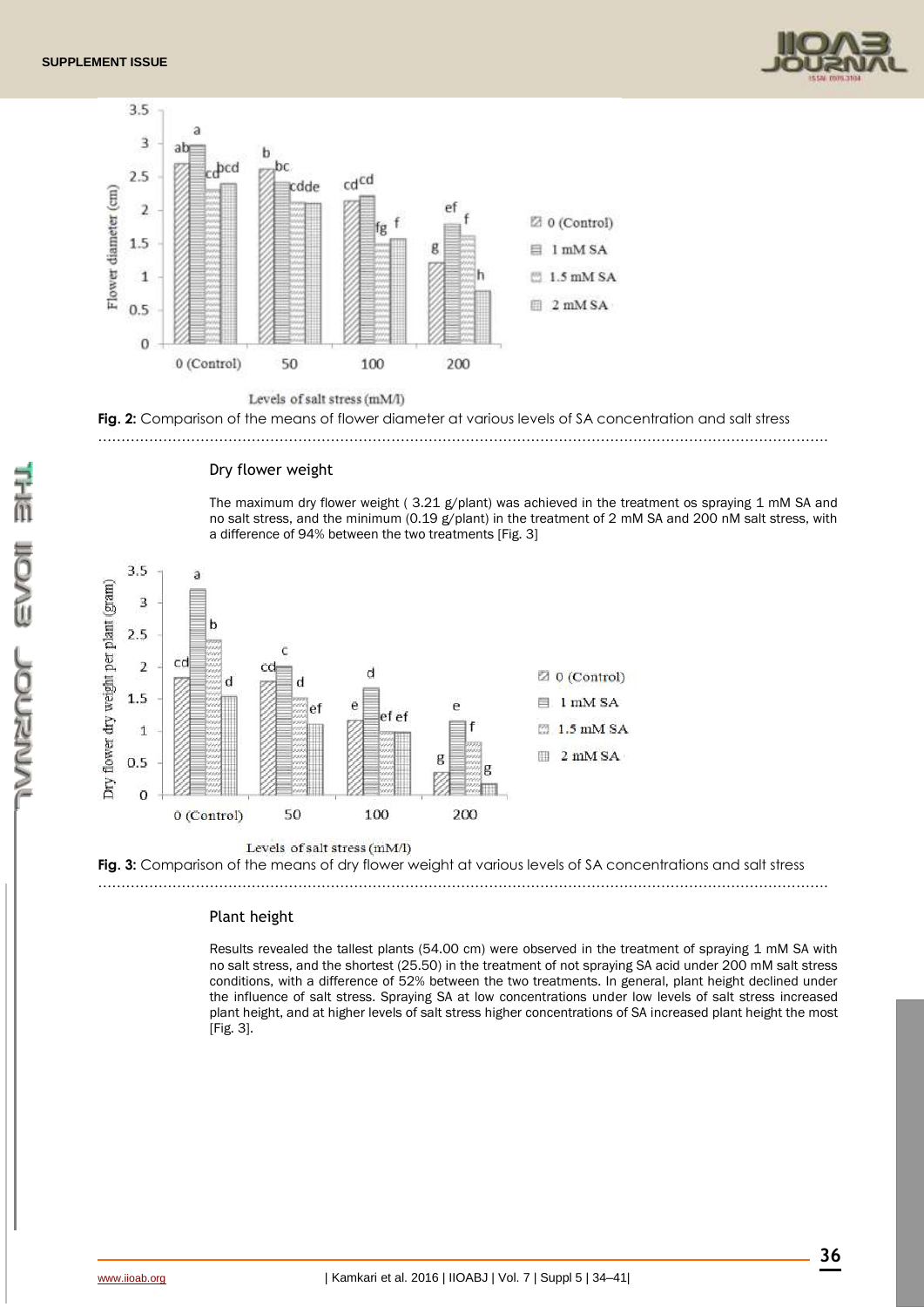



**Fig. 4:** Comparison of the means of plant height at various levels of SA concentration and salt stress

………………………………………………………………………………………………………………………………………….



#### Leaf surface area

Comparison of the means showed that the largest leaf surface area (411.64 cm<sup>2</sup>) belonged to the treatment of spraying 1.5 mM SA and no salt stress, and the smallest (38.45 cm<sup>2</sup>) to the treatment of not spraying SA and 200 mM salt stress, with a 90% difference between the two treatments [Fig. 5].



## Chlorophyll content

The highest chlorophyll content (SPAD 46.00) was achieved in the treatment of spraying 1 mM SA with no salt stress, and the lowest (SPAD 24.42) in the treatment of spraying 1.5 mM SA and 200 mM salt stress, with a difference of 46% between the two treatments [Fig. 6].

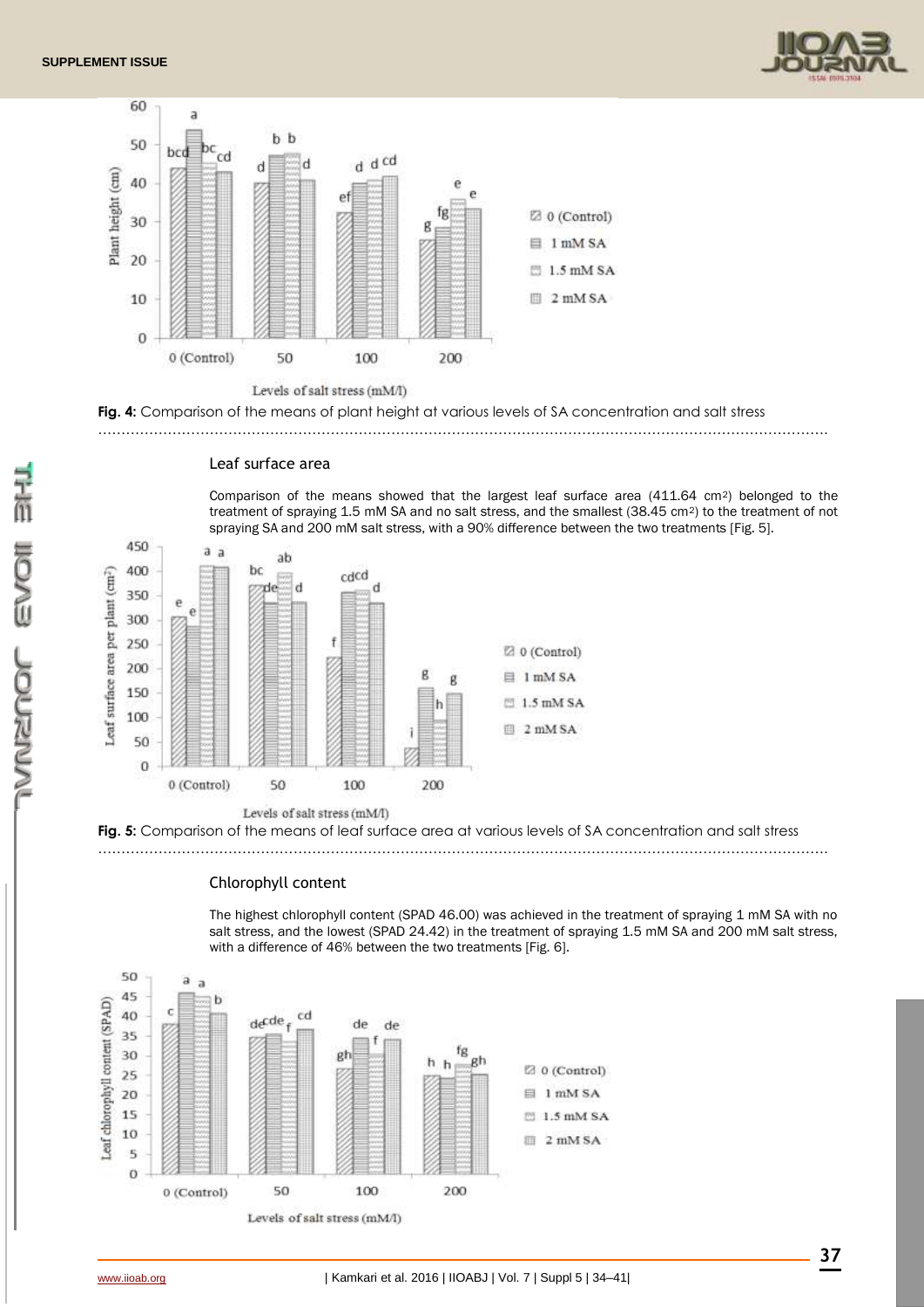

## Fig. 6: Comparison of the means of chlorophyll content at various levels of SA concentration and salt stress

# ………………………………………………………………………………………………………………………………………….

#### Fresh weight of aerial organs

The largest fresh weight of aerial organs (62.97 g/plant) was obtained in the treatment of spraying 1.5 mM SA with no salt stress, and the smallest (13.52 g/plant) in the treatment of not spraying SA and 200 mM salt stress, with a difference of 78% between the two treatments [Fig. 7].



**Fig. 7:** Comparison of the means of fresh weight of aerial organs at various levels of SA concentration and salt stress

………………………………………………………………………………………………………………………………………….

#### Dry weight of aerial organs

The maximum dry weight of aerial organs (10.62 g/plant) was observed in the treatment of spraying 1 mM SA and 50 mM salt stress, and the minimum (3.41 g/plant) in the treatment of not applying SA and 200 mM salt stress, with a difference of 67% between the two treatments [Fig. 8].



**Fig. 8:** Comparison of the means of dry weight of aerial organs at various levels of SA concentration and salt stress ………………………………………………………………………………………………………………………………………….

#### Root dry weight

The largest root dry weight (6.30 grams) belonged to the treatment of spraying 1.5 mM SA with no salt stress, and the minimum (1.02 grams) to the treatment of not spraying SA and 200 mM salt stress, with a difference of 83% between the two treatments [Fig. 9].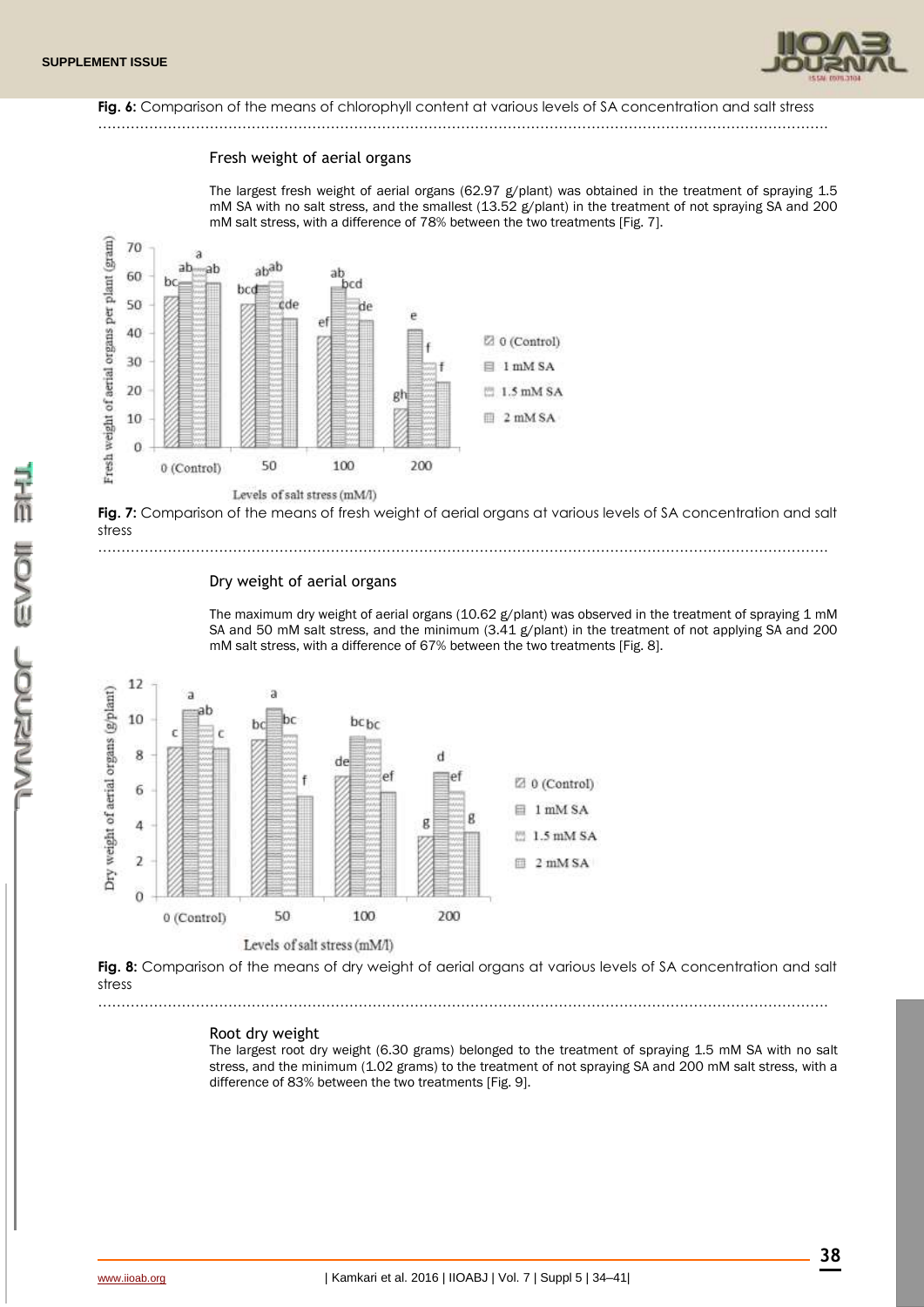





#### Root length

The longest roots (31.12 cm) were observed in the treatment of spraying 1.5 mM SA and 100 mM salt stress, and the shortest (9.50 cm) in the treatment of not spraying SA and 200 mM salt stress, with a difference of 69% between the two treatments [Fig. 10].



**Fig. 10:** Comparison of the means of root length at the various levels of SA concentration and salt stress ………………………………………………………………………………………………………………………………………….

### **DICUSSION**

Considering the above results, spraying 1 mM SA alone increased number of flowers per plant. Moreover, the minimum number of flowers per plant was produced under conditions of 200 mM salt stress. Plants normally produce fewer flowers under saline conditions to maintain assimilation and food reserves (Aldosivi et al., 1998). In relation to the effects of salicylic acid, Glass and Dunlop (1974) also reported SA treatment increased number of flowers in African violets. Furthermore, Kamali et al. (2012) noticed 300 mM sodium chloride reduced number of flowers by 66.4% compared to the control. In addition, 200 ppm was the most suitable concentration of SA spray in the experiment and resulted in the largest number of flowers. Salicylic acid stimulates flowering in some plants. In tobacco tissue culture, use of SA caused flowering in tobacco plants. Moreover, SA together with kinetin and IAA stimulate bud formation. Since other photosynthetic materials can also cause these effects, researchers believe this effect of SA is not a direct one but rather SA stimulates flowering through stimulating some other reactions.

In the present research, SA at 1 mM increased height of plants that were not under salt stress and, under conditions of salt stress, 1.5, and 2 mM SA sprays significantly improved plant height. In all, studies carried out by other researchers also proved the positive effect of SA in increasing internode distance. Hegazi and El-Sherif (2007) showed that application of 1 mM SA on beans increased plant height by 58% compared to the control. Furthermore, research by Martin Max et al. (2005) indicated SA treatment on African violets increased length of petioles. In another study conducted by Amin et al. (2007), foliar sprays of edible onion plants improved most growth parameters including plant height and length of petioles.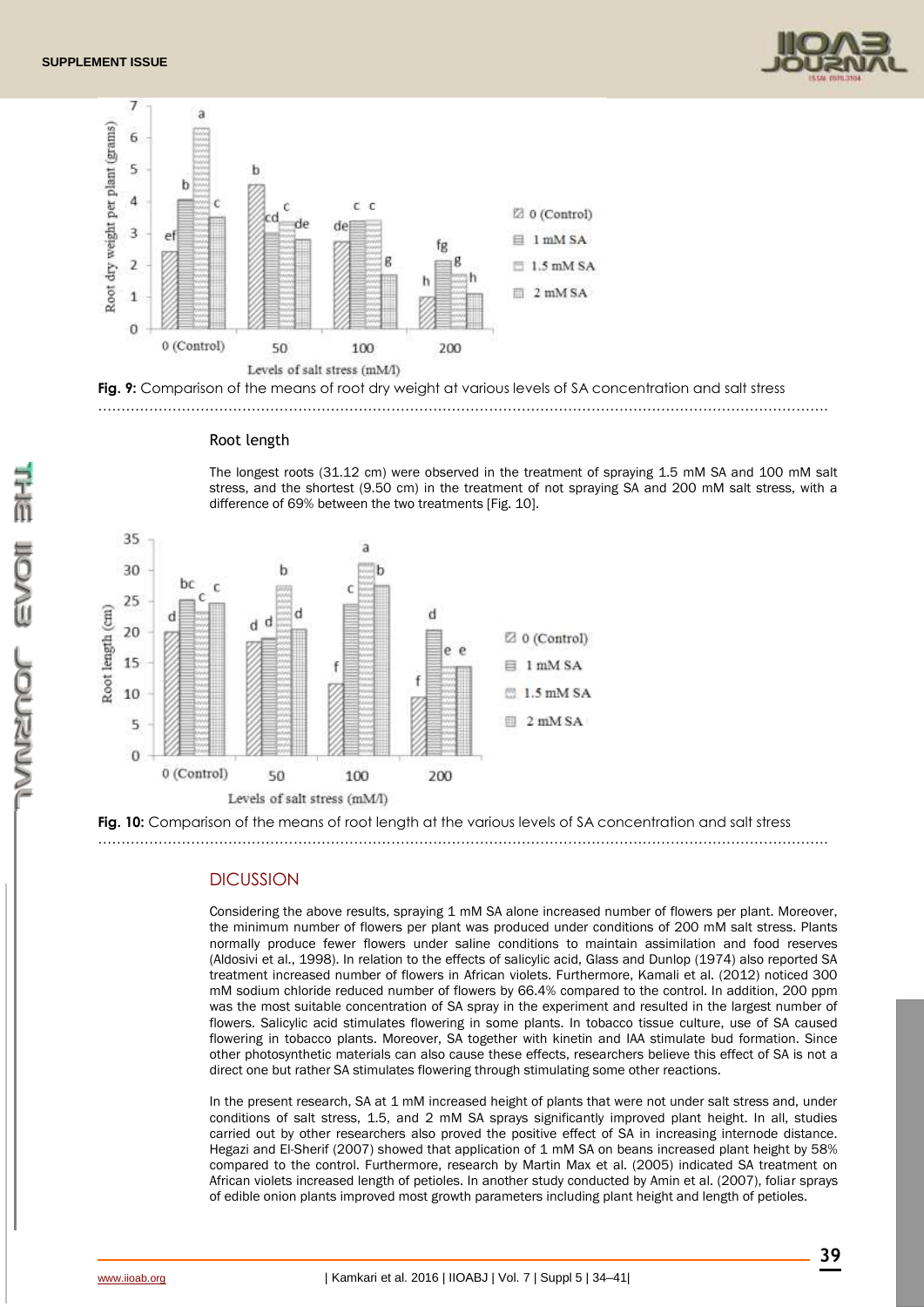

Results of this research showed that leaf surface area decreased under salt stress conditions, increased in the treatment of spraying 2 mM SA, and this increase was significant compared to the control when 1.5 mM SA was sprayed. The reason for this increase is the positive effect of SA on improving growth characteristics. Research conducted by Amin et al. (2007) revealed that foliar sprays of SA on edible onions increased leaf surface area by 8% compared to the control. Furthermore, the reduction in leaf surface area under salt stress that they observed was in agreement with results Rodriguez et al. (2005) found regarding reduction in leaf surface area of strawberry under salt stress conditions.

In this study, leaf chlorophyll content was influenced in the treatment of spraying SA and under salt stress conditions at the statistical level of 1%: SA sprays increased chlorophyll content but salt stress decreased it compared to the control. Misra et al. (2000) reported salt stress caused destruction of chloroplasts and reduced chlorophyll content. It seems chlorophyll content decreases under salt stress conditions because it is not synthesized and ethylene concentration increases (Khan, 2003). Moreover, chlorophyllase becomes more active under salt stress conditions (Singh and Jane, 1981). Therefore, chlorophyll content decreases under salt stress conditions both because chlorophyll is not synthesized and since its degradation and destruction increases (Singh and Jane, 1981). One of the most important reasons for the reduction in chlorophyll content is its destruction by active oxygen species. Moreover, competition of glutamyl kinase with glutamate ligase (the first enzyme in the route for chlorophyll biosynthesis) and its greater content under salt stress conditions cause the precursor of glutamate to be used more for the production of amino acids, especially proline. Consequently, chlorophyll synthesis will face restrictions (Games et al., 2000). Research carried out by Gharib (2006) on two medicinal plants (marjoram and basil) proved that spraying them with SA could increase their fresh weights. In another study conducted by Kanaki (2008) on radish seedlings, it was proved SA treatment increased fresh weight of aerial organs.

#### CONFLICT OF INTEREST None

#### ACKNOWLEDGEMENTS None

FINANCIAL DISCLOSURE None

## **REFERENCES**

- [1] Adela P, Constantin B, Sanda A, Carmen S. [2003] HPLC analysis of carotenoids in four varieties of (Calendula officinalis L.) Flowers. Acta Biologica. 47: 37-40.
- [2] Akbari-Nia A. [2010] Effect of salt stress germination an seedling growth of Nepeta Pogonosperma Jamzad and Assadi.The proc.11 Iran.Crop.Sci Cong. 1: Crop Production . Shahid Beheshti University, Tehran, Iran. 24-26.
- [3] Aldesuquy HS, Mankarios AT, Awad HA. [1998] Effect of some antitranspirants on growth, metabolism and productivity of salinetreated wheat plants. Induction of stomatal closure, inhibition of transpiration andimprovement of leaf turgidity. Acta Botanica Hungarica, 41:1-10.
- [4] Amin AA, M Rashad HM H El-Abagy. [2007] Physiological effect of Indol-3-butric acid and salicylic acid on growth, yield and chemical constituents of onion plants. J. Appl. Sci. Res. 3(11): 1554- 1563.
- [5] Bagheri-Fard G, Bagheri Fard A, Amarlou A. [2013] The effect of salicylic acid and salinity on some morphological characteristics artichoke plant (*Cynara scolymu* L), the first regional conference on medicinal plants north of the country, Gorgan, Golestan Research Center for Agriculture and Natural Resources.
- [6] Bako E, Deli J, Toth G. [2002] HPLC study on the carotenoid composition of Calendula Products. Journal of biochemical and biophysical methods.53:241-250.
- [7] Canakci S. [2008] Effect of salicylic acid on fresh weight changes, chlorophyll and protein amounts of radish seedling. J. Biol. Sci. 8 (2): 431-435.
- [8] Demir Kaya M, Gamze Okc U, Atak M, Yakup C. [2006] Seed treatment to overcome salt and 77 drought stress during germination in sunflower(Helianthus annuus L.) .Europe. J. Agronomy 24:291-295.
- [9] Gemes K, Poor Z, Sulyok A, Szepesi M, Szabo P, Tari I. [2008] Role of salicylic acid pre-treatment on the photosynthetic performance of tomato plants (Lycopersicon esculentum Mill. L. cv. Rio Fuego) under salt stress. Acta Biol. Szeged. 52: 161-162.
- [10] Gharib EL. [2006] Effect of salicylic acid on growth, metabolic activities and oil content of basil and marjoram. Int. J. Agric. Biol. 4: 485- 492.
- [11] Glass ADM, Dunlop J. [1974] Influence of phenolic acids on ion uptake. IV Depolarization of membrane potentials. Plant Physiology, 54:855-858.
- [12] Hayat S, Ali B, Ahmad A. [ 2007] Springer, Salicylic cide: Biosynthesis, V\ Metabolism and physiological Role in plant, Salicylic Acid. A Plant Hormone.M chapter. 1: 1-14.
- [13] Hegazi AM, El-shraiy. [2007] Impact of salicylic acid and paclobutrazol exogenous application on the growth, yield and nodule formation of common bean. Aus. J. Basic Appl. Sci. 1(4): 834- 840.
- [14] Kamal M, Kharazi SM, Selahvarz Y, Tehranfar A. [2012] Effect of Salicylic Acid on the Growth and some morphological characteristics of flower bud in saline conditions. Journal of Horticultural Science (Agricultural Science and Technology). 26 (1): 112-102.
- [15] Karlidag H, E Yildirim, M Turan. [2009] Salicylic acid ameliorates the adverse effect of salt stress on strawberry. Sci. Agric.66(2): 180-187.
- [16] Khan MA. [2003] An ecological overview of halophytes. From Pakistan. In: H. Lieth and M. Moschenco.( Eds), cash crop halophytes.
- [17] Martin F. [2005] A growers manual for calendula officinalis L. ADAS bridget research centre.
- [18] Martin RJ, B Deo. [2000] Effect of plant population on calendula officinalis flower production. New Zealand Journal of crop and Hortic. Sci 28(1): 37-44.
- [19] Misra A, Sricastatva NK. [2000] Influence of water stress on Japanese mint. Journal of Herbs, Spices & Medicinal Plants, 7:51-58.
- [20] Nasiri Y, Ayzan T. [2014] The effect of salicylic acid on performance Dracocephalum moldavicaby under salt stress, Crop Science Conference of Iran and Iran's Third Conference on Science and Technology Seed, Crop Science Society of Iran.
- [21] Netondo GW, JC Onyango, Beck E. [2004] Sorghum and salinity: I. Response of growth, water relation and ion

**40**